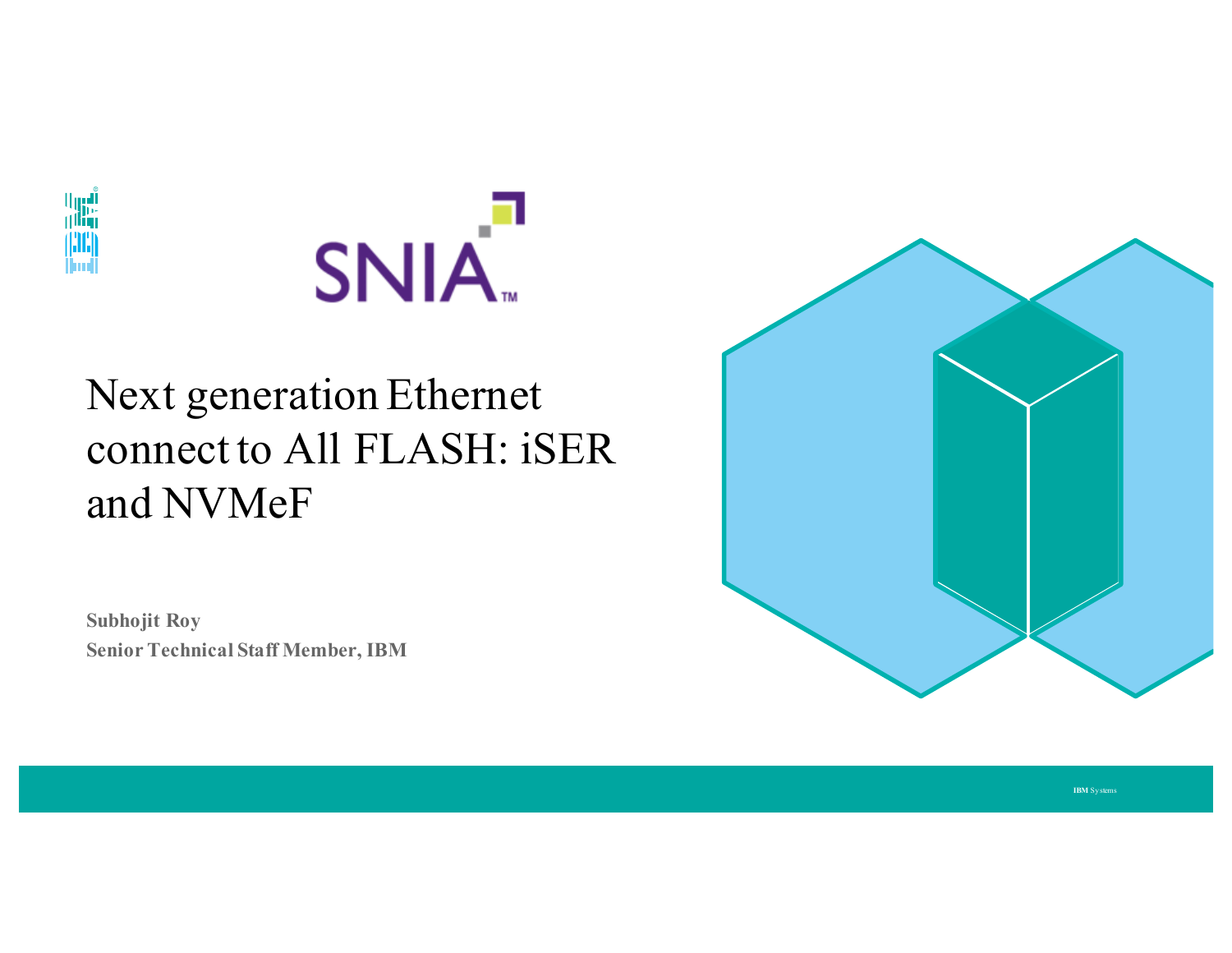## **Agenda**

- § Flash growth and dimensions of change
- Shared SAN storage requirements
- What is iSER?
- What is NVMeF?
- § All FLASH on SAN roadmap
- § What are we doing at IBM?

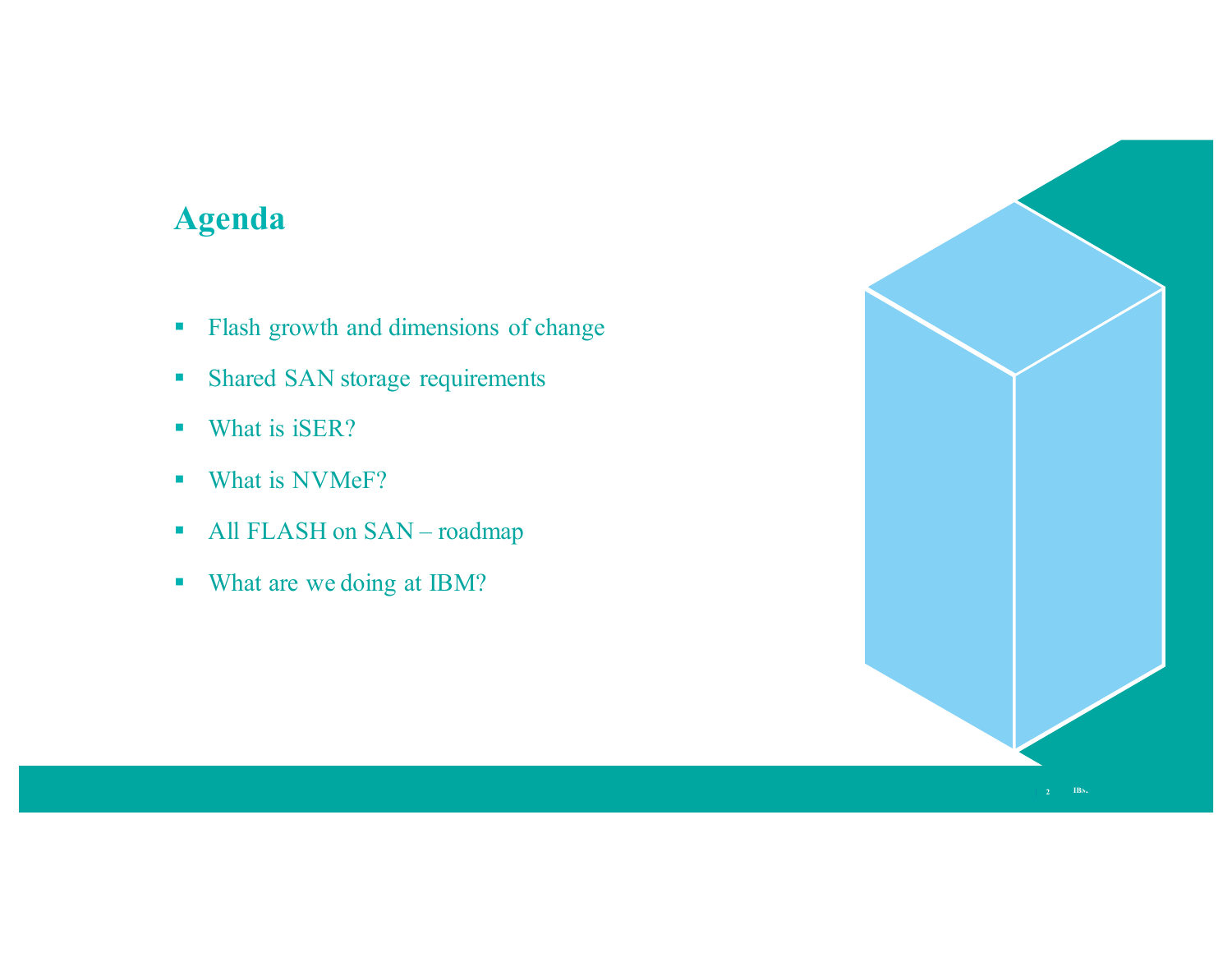### **Flash Growth and Dimensions of Change…**



#### $\checkmark$  Flash is driving change Equation 2011 **Example 2018** The Change is multidimensional

#### $\checkmark$  Change would not be all at once. One dimension at a time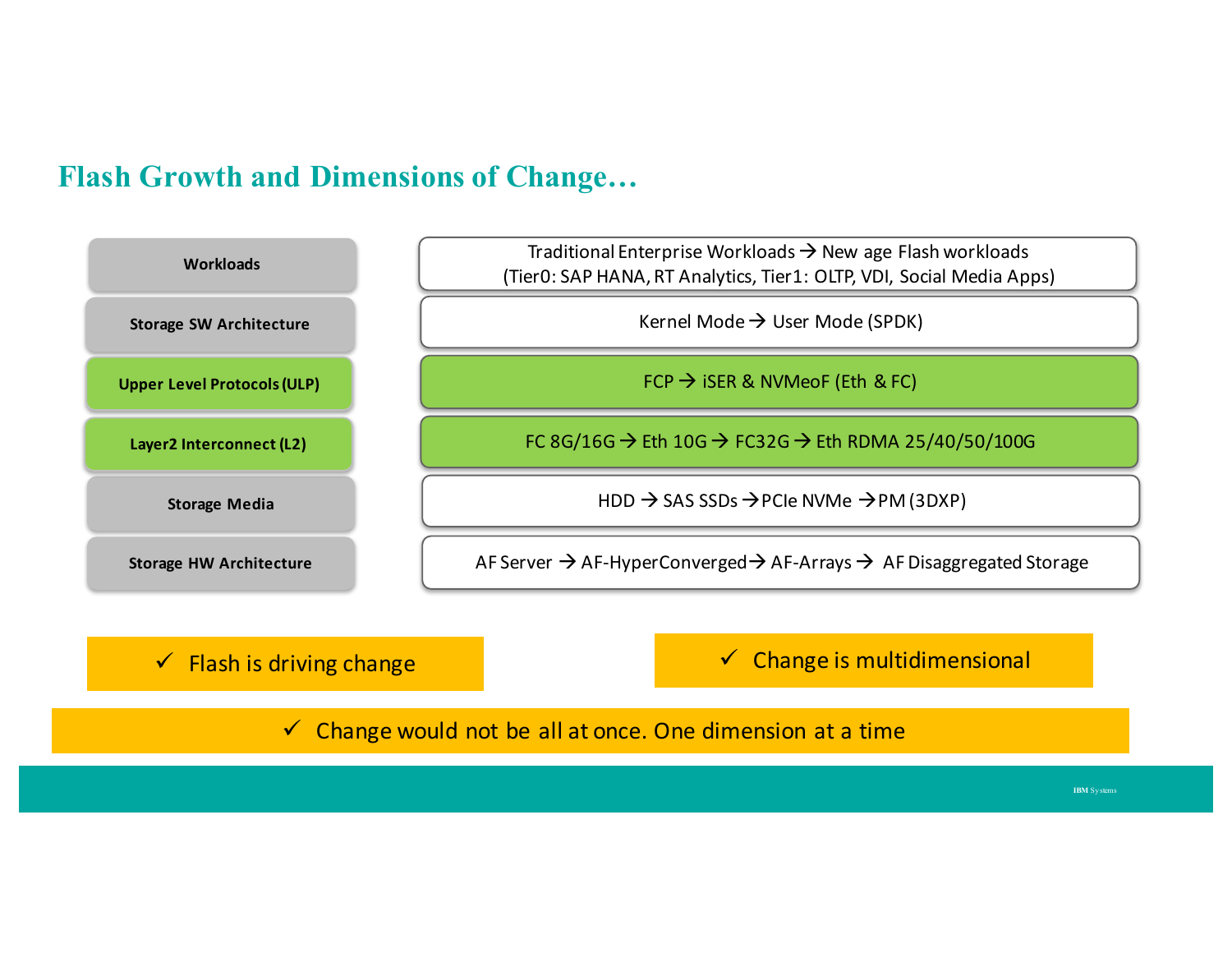## **Shared SAN storage requirements**

- $\triangleright$  Multipath (for high availability)
- Ø Reservation (SCSI Persistent Group Reservation)
- Ø vVols (offload Copy Services to Storage Controller)
- Ø Data movement/migration without involving host CPU (XCOPY, ODX)
- Ø Unmap: Optimize space deallocation on Thin Provisioned storage
- Ø Atomic Compare And Write (CAW): Alternative to SCSI3 Reservations
- Ø Error Handling: Abort Task, Abort Task Set, LUN Reset, Target Reset etc.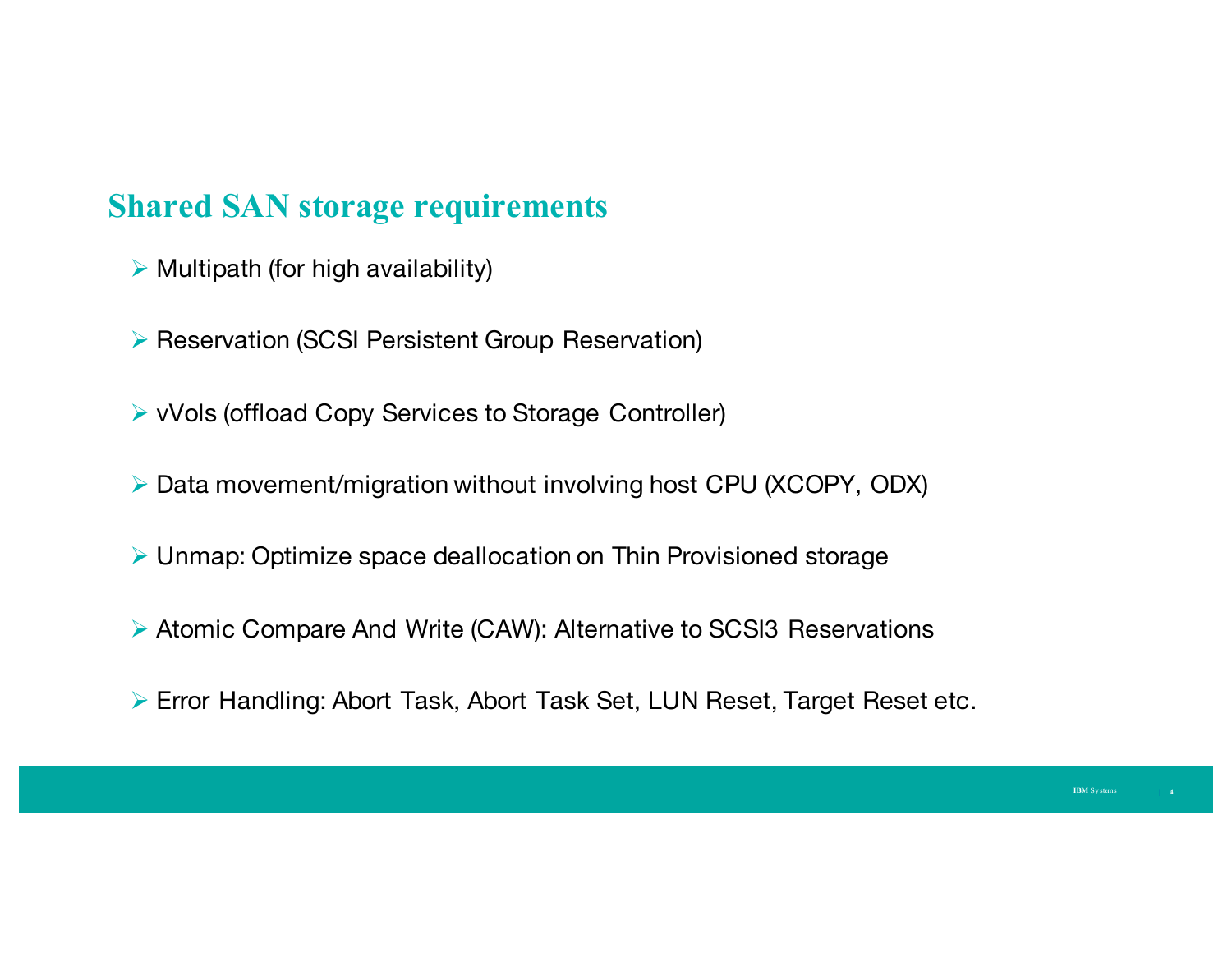## **What is iSER?**

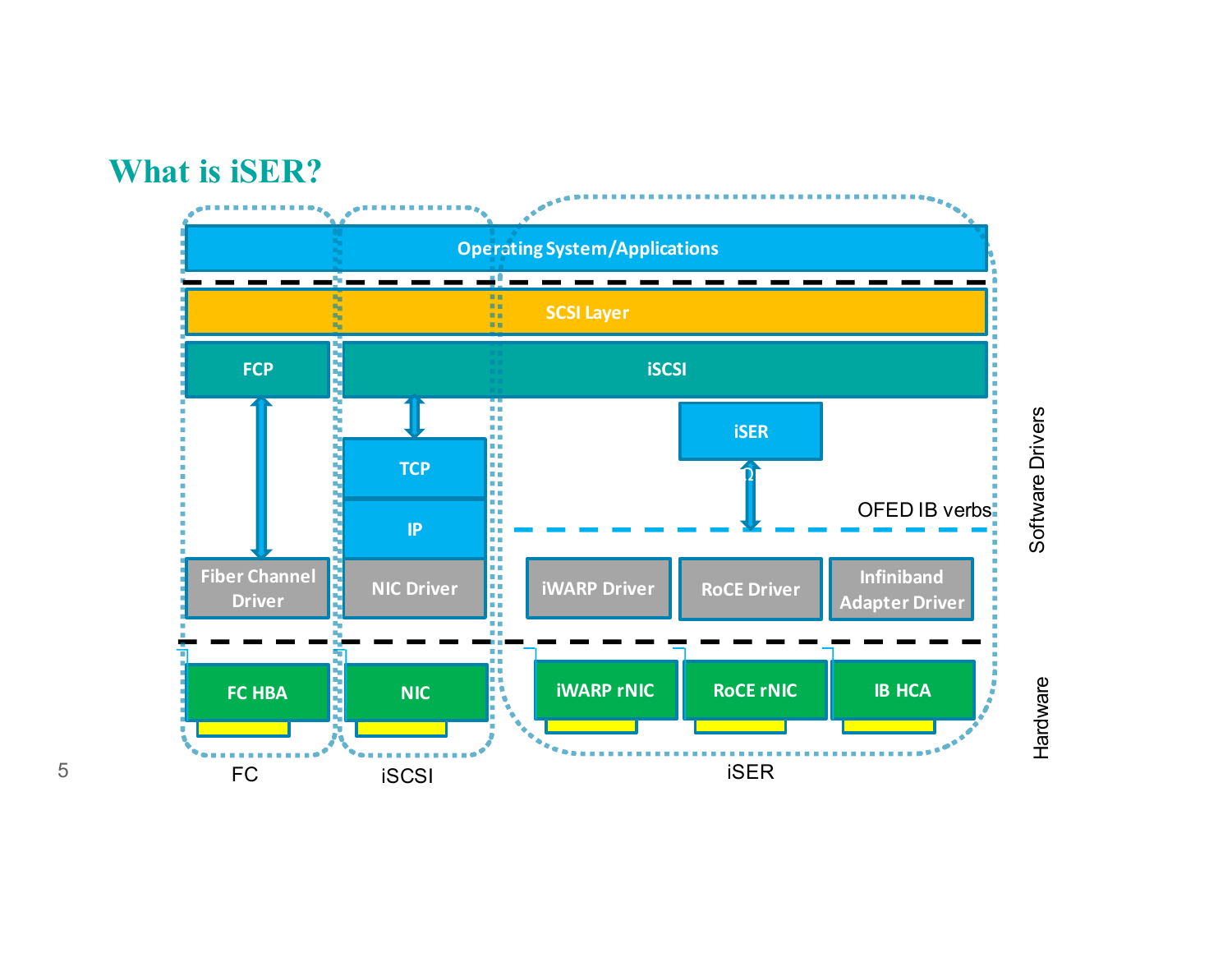## **iSER: Current state of affairs**

### *iSER is iSCSI with RDMA Data path*



#### *iSER is ready for Shared All FLASH SAN storage today!*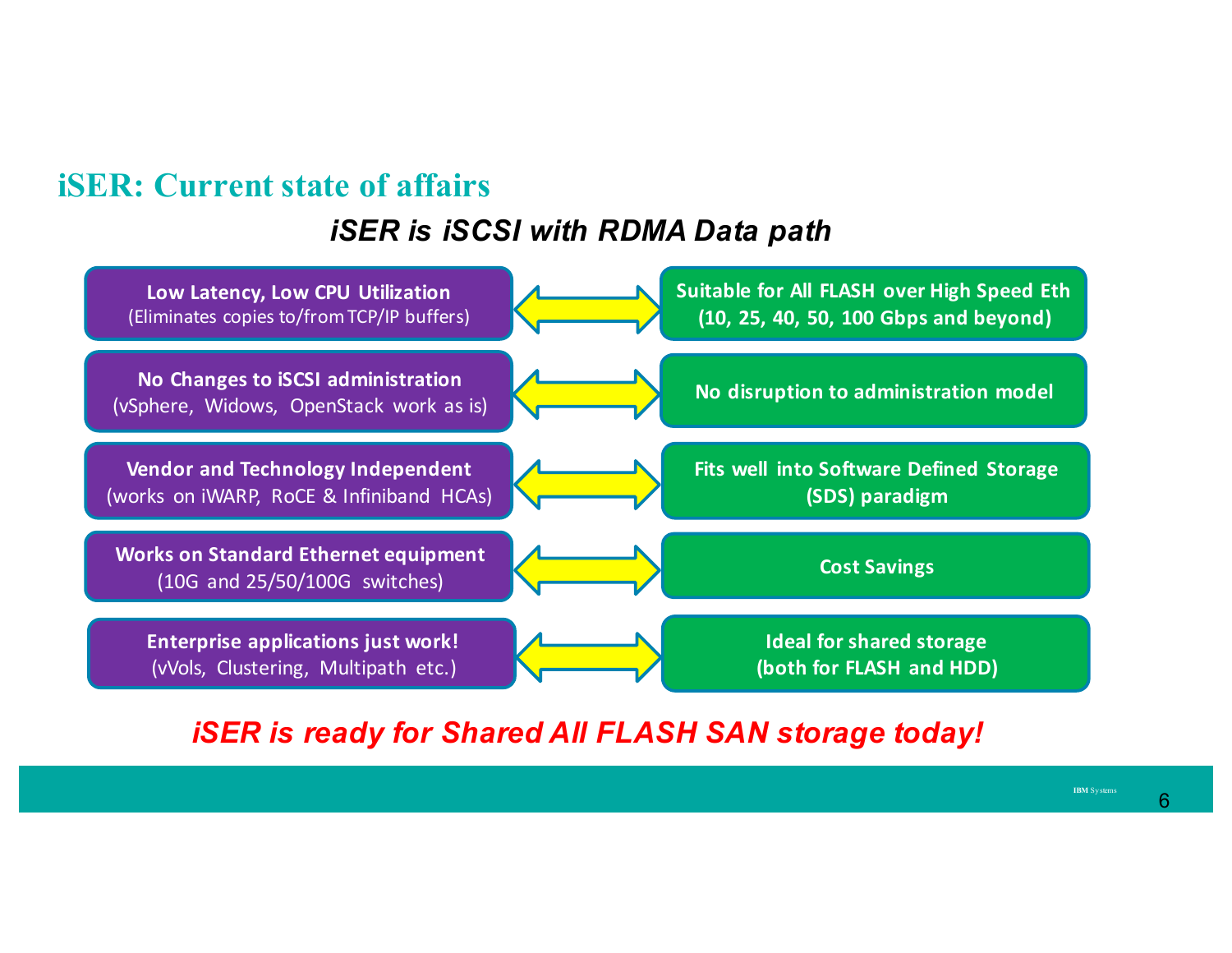## **What is NVMeF?**

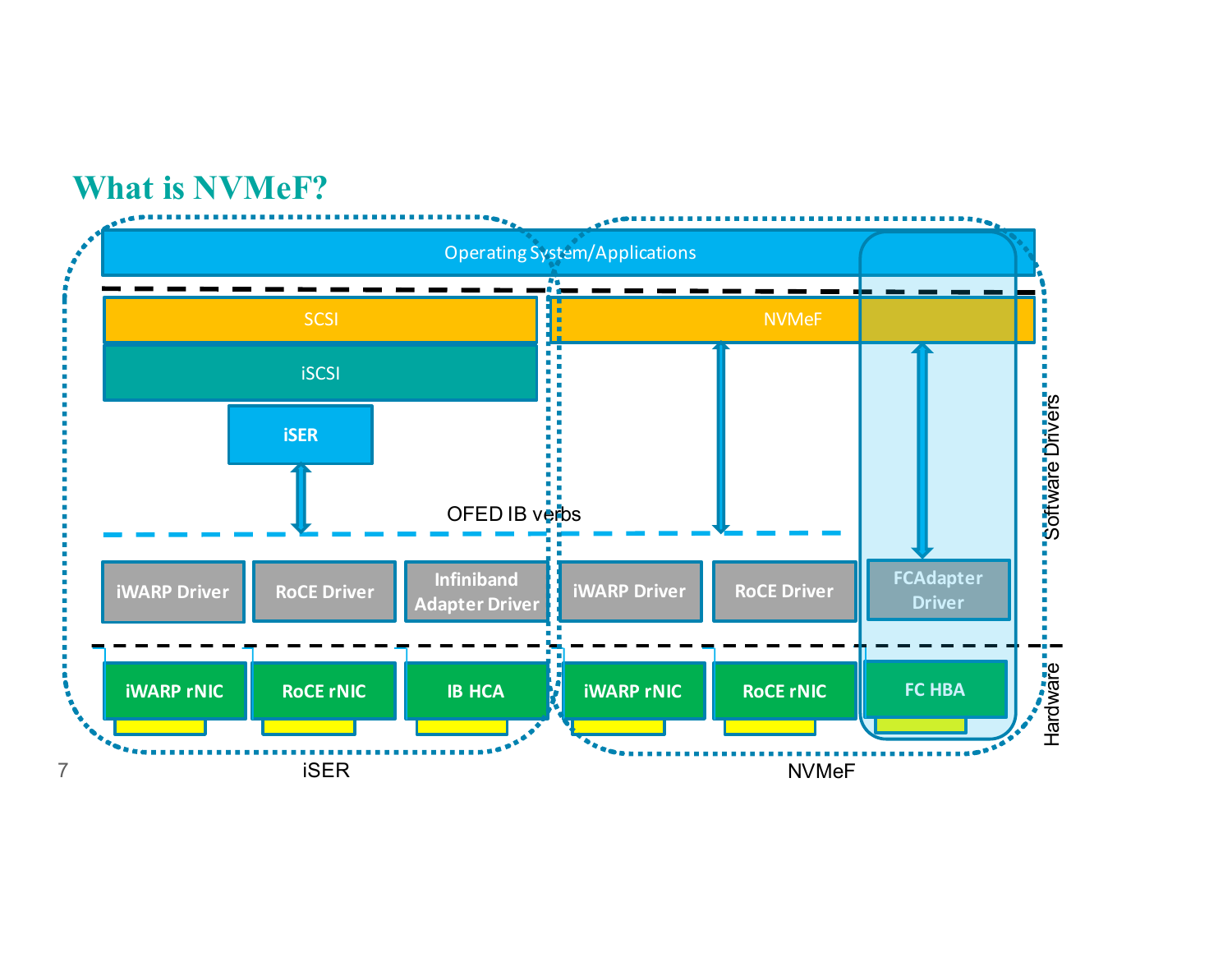## **NVMeF: Current state of affairs**



#### *NVMeF is still evolving to adapt to Shared Storage Applications!*

**IBM** Systems

8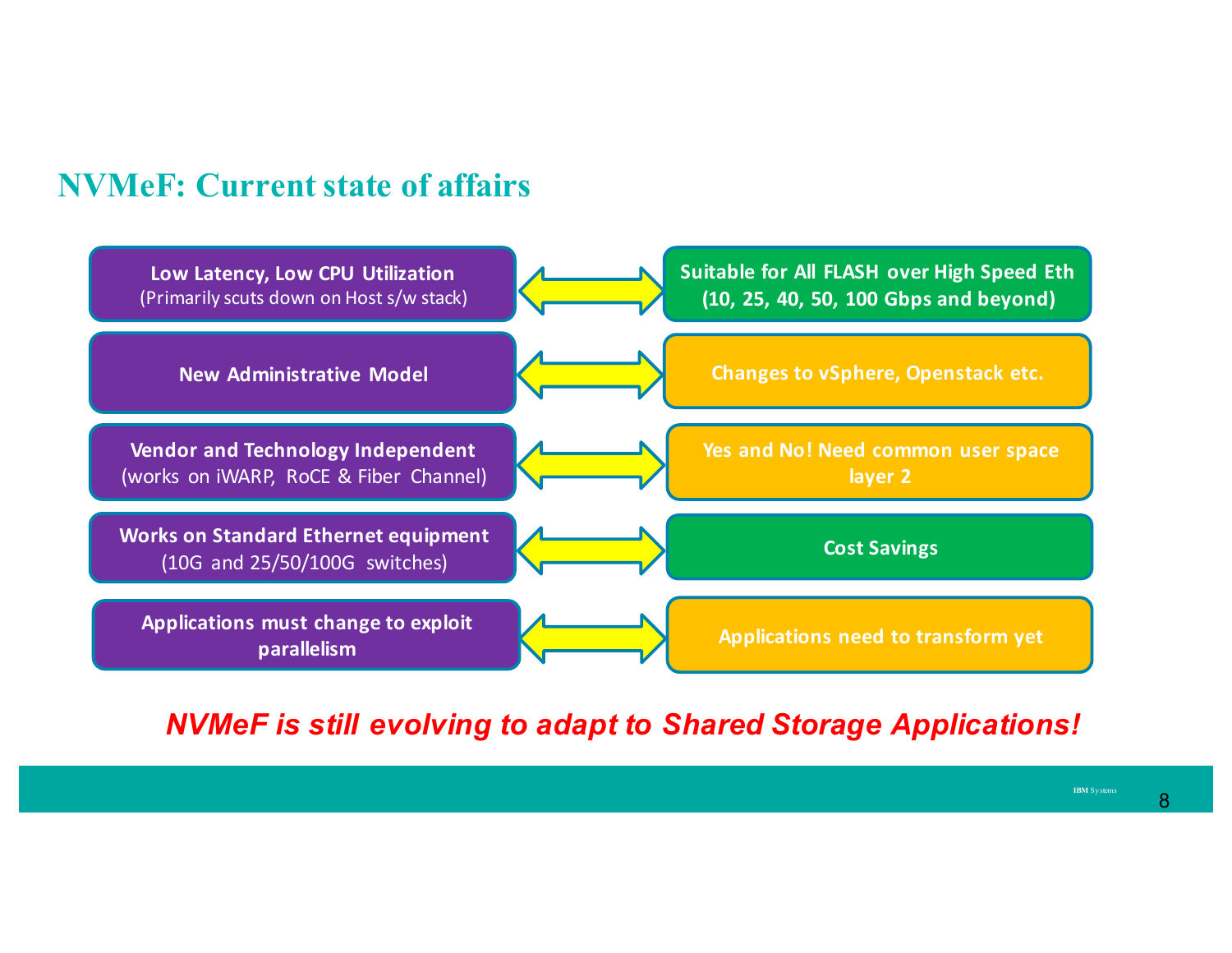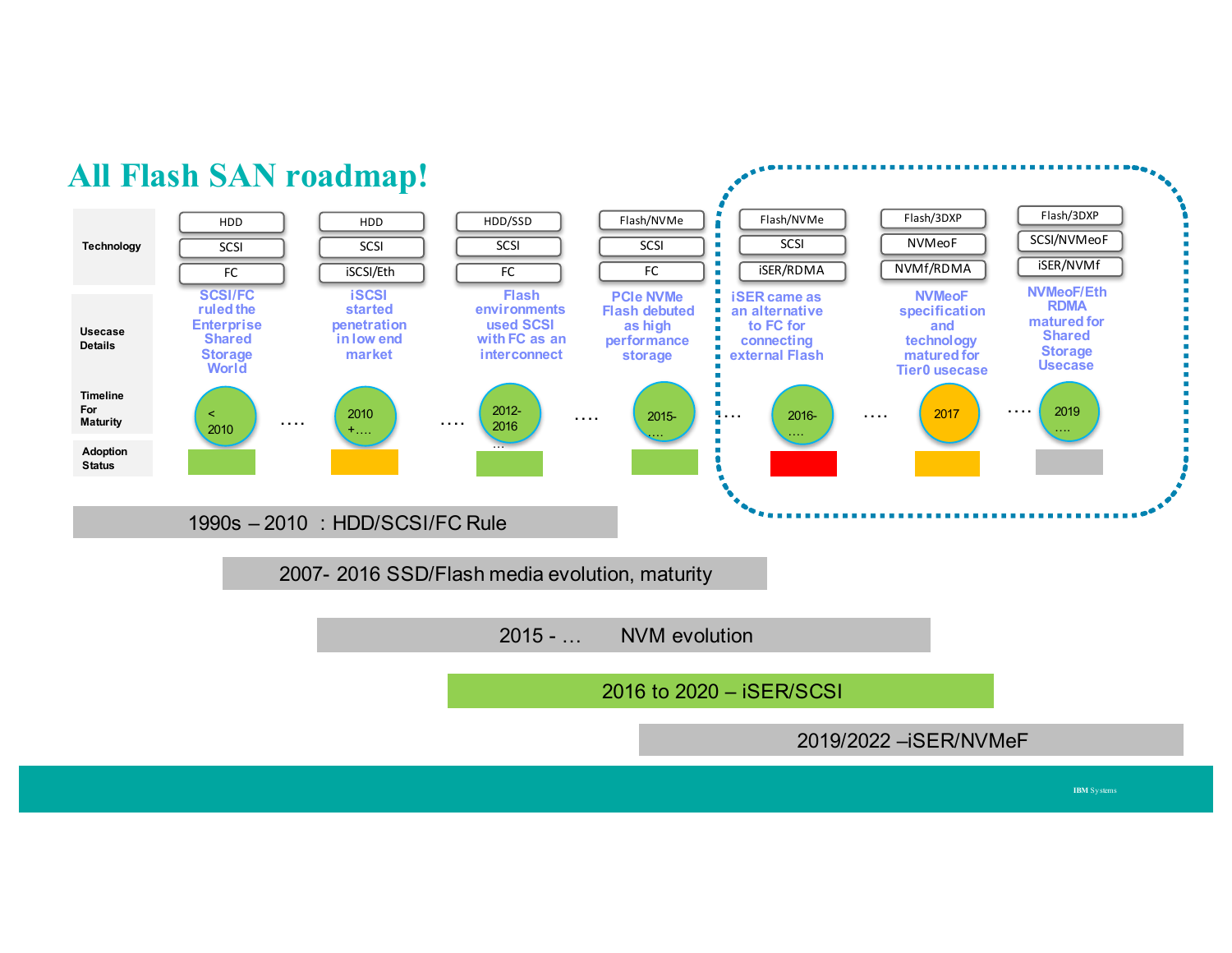## **What are we doing at IBM?**

- Ø Host Attach over iSER Linux, VMWare
- Ø Clustering over iSER

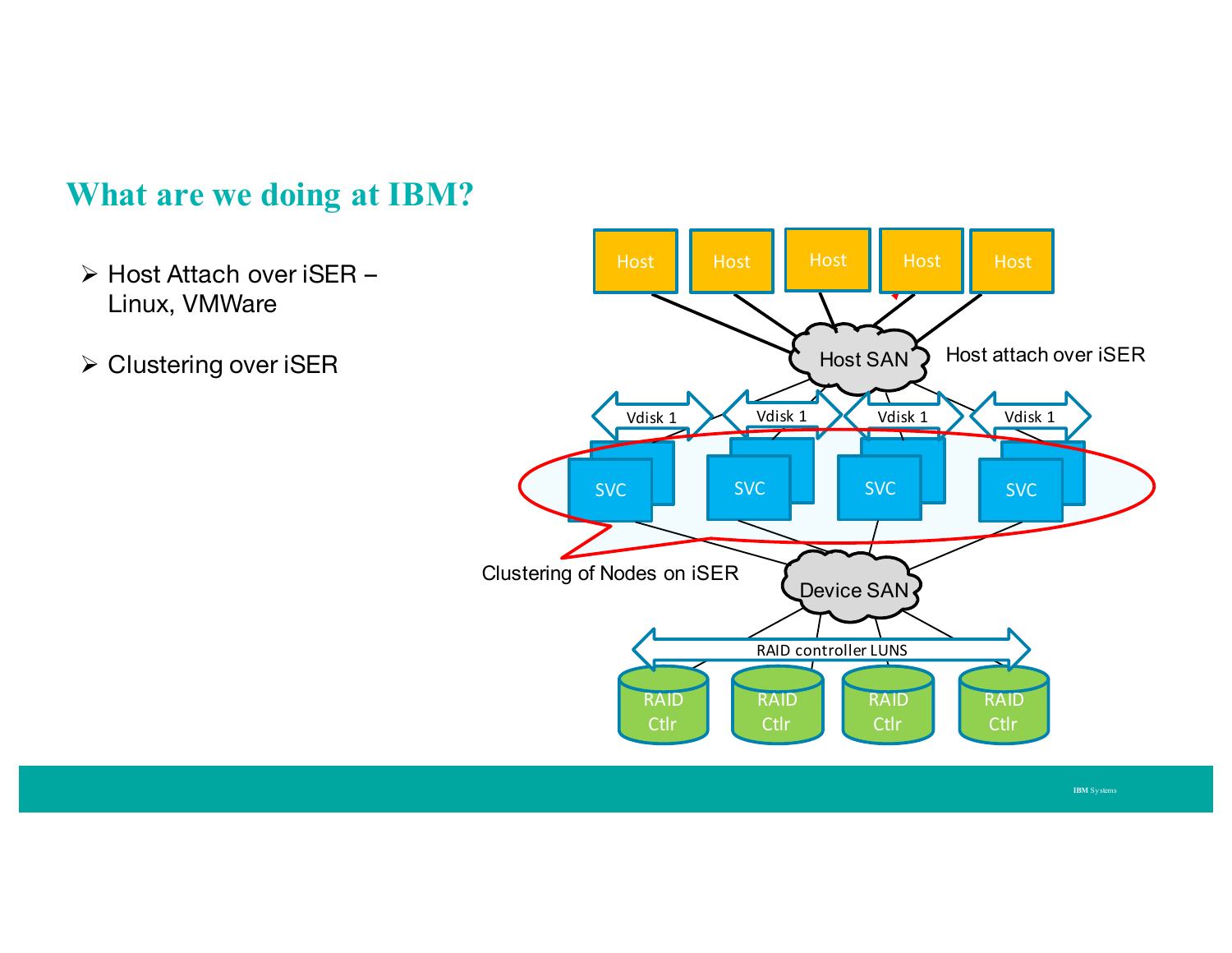### **iSER vs Fibre channel**

| 1/0                | <b>iSER (40Gb)</b> | <b>Fibre Channel (16Gb)</b> |
|--------------------|--------------------|-----------------------------|
| <b>Read 4KiB</b>   | 50 (us)            | 80 (us)                     |
| <b>Write 4KiB</b>  | 139 (us)           | 195 (us)                    |
| <b>Read 64KiB</b>  | 95 (us)            | 196 (us)                    |
| <b>Write 64KiB</b> | 209 (us)           | 337 (us)                    |

*iSER: Fiber Channel benefits minus the additional costs*